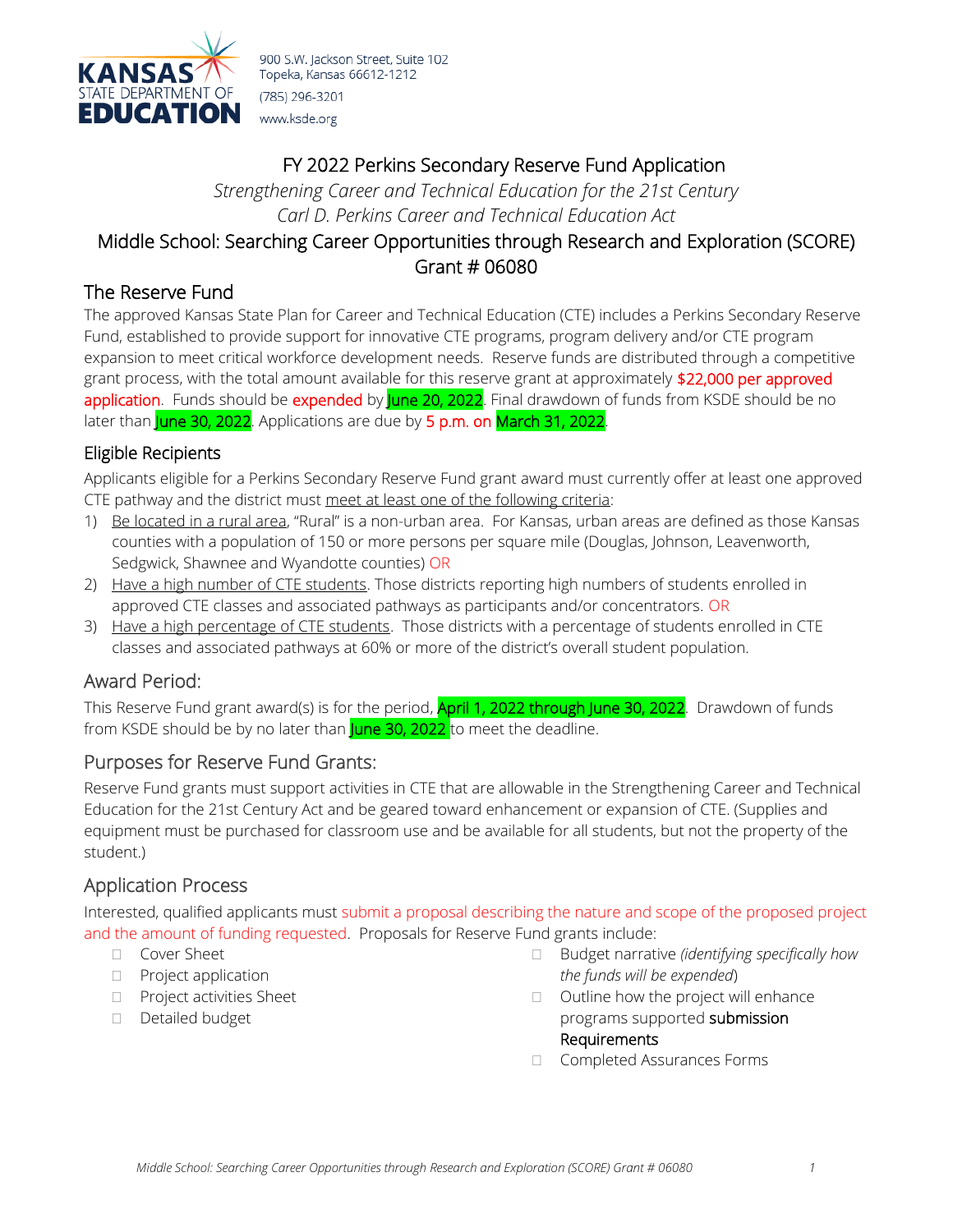

# FY 2022 Perkins Secondary Reserve Fund Application

*Strengthening Career and Technical Education for the 21st Century Carl D. Perkins Career and Technical Education Act*

### Middle School: Searching Career Opportunities through Research and Exploration (SCORE) Grant # 06080

## Application Process Continued

An electronic copy of the Perkins Reserve Fund Proposal must be submitted to: Kathleen Mercer, *[ktmercer@ksde.org](mailto:ktmercer@ksde.org)* no later than 5:00 p.m. local time on March 31, 2022. Proposals received after the due date will not be considered for an award.

| <b>Documents</b>                                              |                                         | Due Date  | Submit to             |  |
|---------------------------------------------------------------|-----------------------------------------|-----------|-----------------------|--|
| Electronic copy of                                            | Budget narrative<br>$\Box$              | March 31, | ktmercer@ksde.org     |  |
| □ Cover sheet                                                 | (identifying specifically how the funds | 2022      | Kathleen Mercer       |  |
| Project application<br>$\Box$                                 | will be expended)                       | 5:00 p.m. | And cc                |  |
| Project Activities Sheet                                      | $\Box$ Outline how the project will     |           | mrichards@ksde.org    |  |
| Detailed budget                                               | enhance programs supported              |           |                       |  |
|                                                               | Completed Assurances Forms              |           |                       |  |
| Hard copy of all documents w/original signatures, contractual |                                         | Upon      | Perkins/CTE           |  |
| provisions and local assurances attachments                   |                                         | Request   | 900 SW Jackson, Suite |  |
|                                                               |                                         |           | 653 Topeka, KS 66612  |  |

#### Reporting Requirements

Grant recipients must provide a final narrative, a final project activities sheet, and a final expenditure report no later than June 30, 2022. The applicant's Perkins Coordinator is responsible for verifying reported information as well as ensuring the final report is submitted as required.

#### Failure to Commence Project

If the project activities described in the grant proposal have not commenced within 30 days after acceptance of the grant award, the recipient must report in writing the steps taken to initiate the project, the reason for the delay and the expected start date, and submit an adjusted project timeline. If project activities have not commenced within 10 days of receipt of the above letter, KSDE may terminate the grant and the recipient will be required to return all unused grant funds with a complete accounting of all expenditures. All funds must be expended by June 30, 2023.

#### Unused Funds

All grant funds awarded but not expended by June 30, 2023 must be returned to KSDE within 15 days after of the end of the grant award period.

#### Right to Terminate the Grant

After a grant is awarded, any adjustments and/or modifications to the activities or budget amounts must be approved by KSDE prior to the change occurring. Failure to request grant changes in advance may result in the returning of funds expended without approval and/or termination of the grant. KSDE reserves the right to terminate any grant award and cease payment to the recipient for failure to comply with applicable laws, regulations, and/or terms of the grant assurances. Further, KSDE may seek reimbursement of any or all grant funds and may reclaim any equipment, durable goods and other property purchased with these grant funds if the recipient fails to perform in accordance with the terms of the grant assurances and reporting requirements.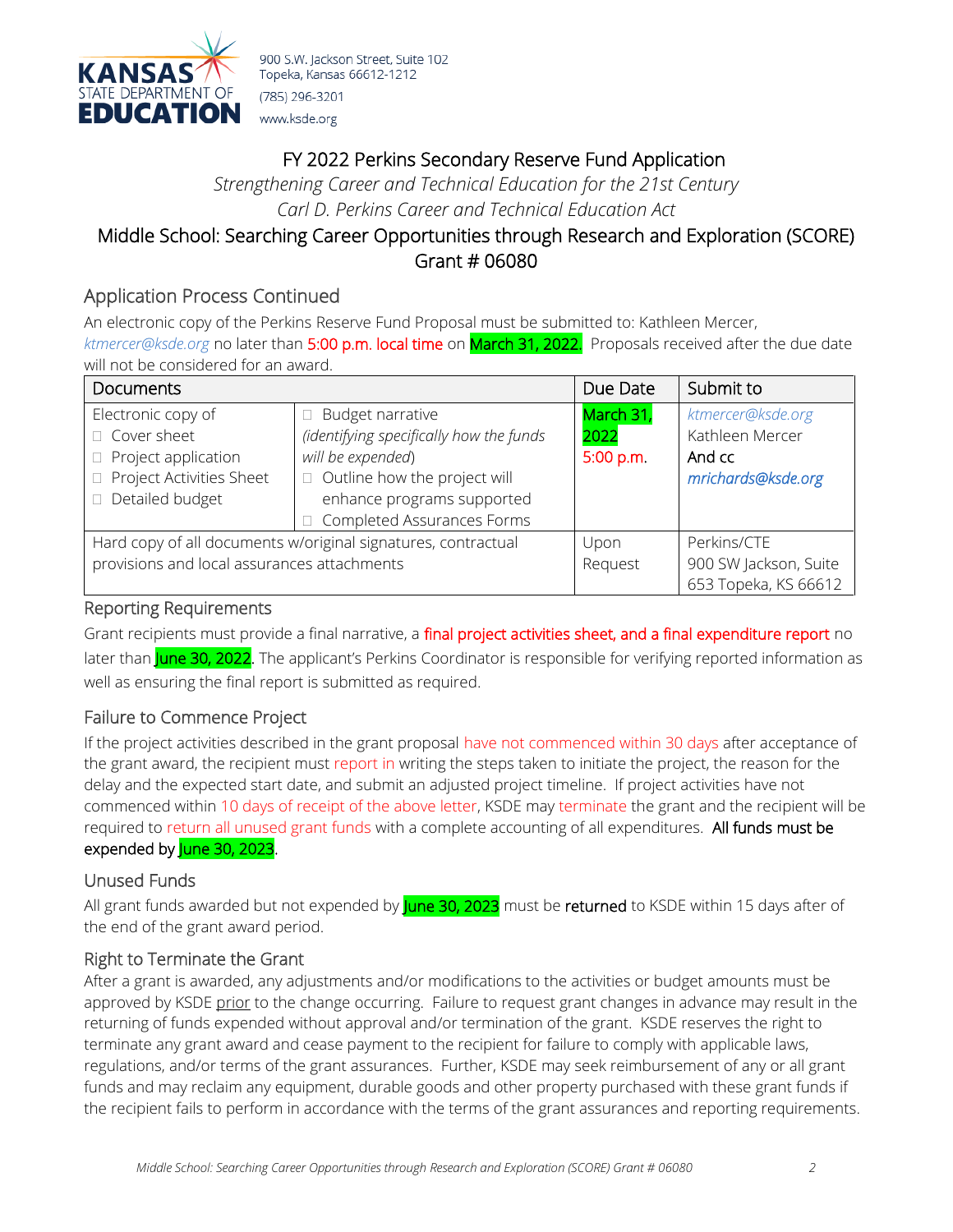

# FY 2022 Perkins Secondary Reserve Fund Application

*Strengthening Career and Technical Education for the 21st Century Carl D. Perkins Career and Technical Education Act*

# Middle School: Searching Career Opportunities through Research and Exploration (SCORE) Grant # 06080

Cover Sheet

USD and District Name *Consortium Name (if district is in a consortium)*

Secondary Funding: I understand that if funds become unavailable, this application may be terminated. If satisfactory progress and documentation are not made regarding the intended outcomes of this application or if this institution fails to comply with applicable laws, regulations, assurances and/or terms of this grant this application becomes null and void and all funds must be returned. I further understand that supplanting of funds is not allowed under the Carl D. Perkins Career and Technical Education Act.

LIST CONTACT PERSONS

| Responsibility                 | Name & Position | Telephone | <b>Email Address</b> |
|--------------------------------|-----------------|-----------|----------------------|
| <b>Application Completer</b>   |                 |           |                      |
| <b>Administrator</b>           |                 |           |                      |
| <b>District Clerk/ Finance</b> |                 |           |                      |
| <u>Officer</u>                 |                 |           |                      |

| Participant Role - Suggested        | Participant Name | Telephone | <b>Email Address</b> |
|-------------------------------------|------------------|-----------|----------------------|
| Science Teacher                     |                  |           |                      |
| Math Teacher                        |                  |           |                      |
| English Language Arts Teacher       |                  |           |                      |
| <b>CTE Teacher</b>                  |                  |           |                      |
| CTE Coordinator / Curriculum Leader |                  |           |                      |
| Counselor                           |                  |           |                      |
| Business/Industry/Community         |                  |           |                      |
| Member                              |                  |           |                      |

Administrator's Signature Date Date of Contractor's Signature Date Date of Contractor's Signature Date of Contr

## STATE USE ONLY—DO NOT WRITE BELOW THIS LINE

Approved Grant Award Amount

KSDE Authorized Representative and the control of the control of the Date of Date Date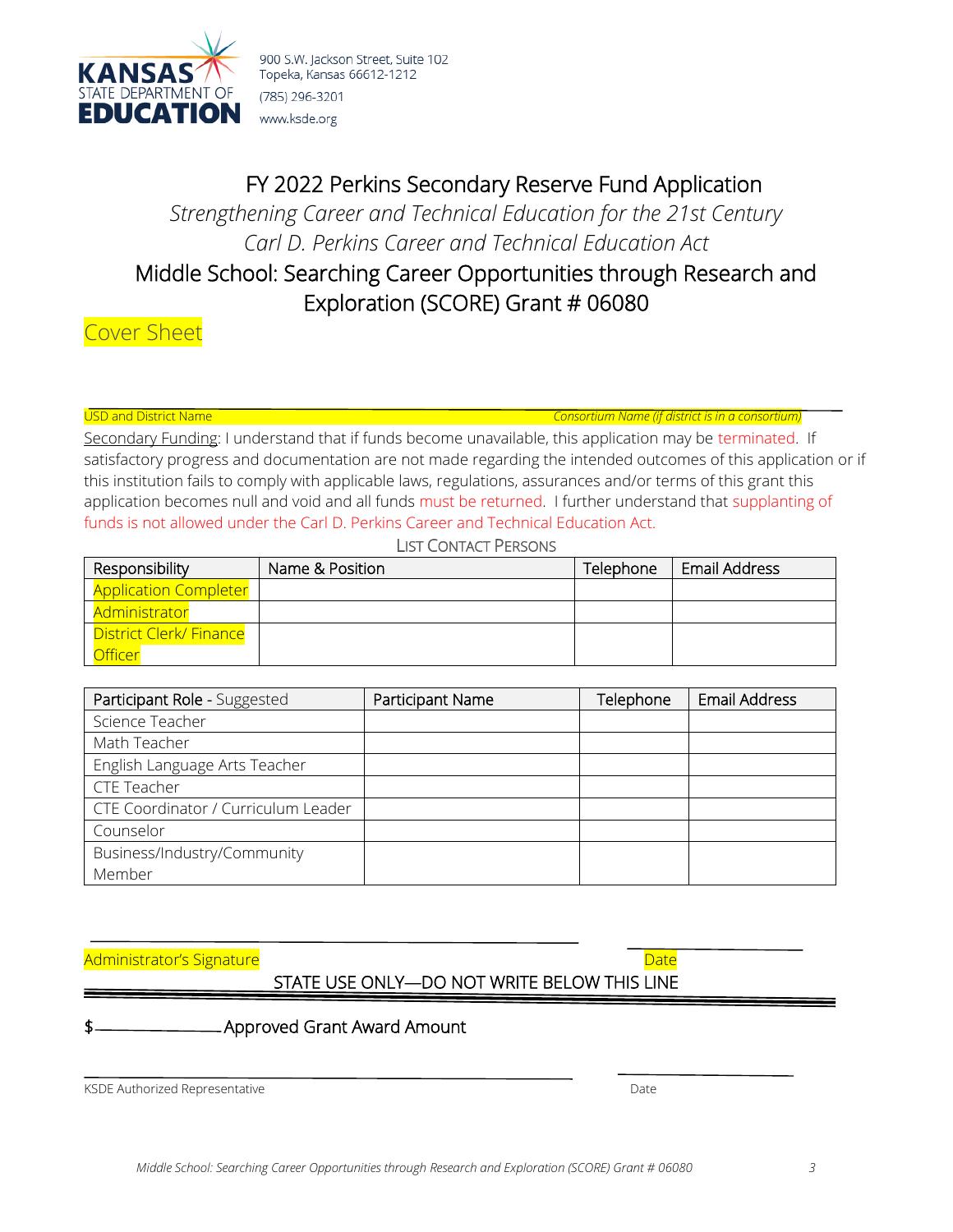

# FY 2022 Perkins Secondary Reserve Fund Application *Strengthening Career and Technical Education for the 21st Century Carl D. Perkins Career and Technical Education Act* Middle School: Searching Career Opportunities through Research and Exploration (SCORE) Grant # 06080

## A. Funding

- a. Amount:
	- i. Funding for this grant is set at a maximum of \$22,000 per application.
- b. Purpose:
	- i. This grant is intended to support the creation and implementation of curriculum to provide Middle School students with an opportunity to search career opportunities through research and exploration. Outcome from this work will be shared with peers.
- c. Funding will apply toward:
	- i. Stipends for a 7-member team to complete approximately 80 hours of work time (2-3 weeks) in addition to KSDE meetings.
	- ii. Mandatory attendance at a KSDE led kick-off (TBD March-April)
	- iii. Weekly check-ins in (June)

### B. Grantee Selection

- a. Must offer at least one state approved Career Pathway
- b. Must receive Perkins funding
- c. Must submit complete documentation for application and on-going through the grant period.
- d. Must agree to all presentations, reports, meetings, and professional development as required by KSDE on the individual and team levels.
- e. Special consideration will be given to submissions that target multiple pathways

## C. Project/Budget Narrative

- a. Explanation/Description of the Professional Development and the Overall Proposed Uses of funds
- D. Expected Measurable Outcomes/Project Deliverables (*Grant recipients will…)*
	- a. Create a Framework that includes a minimum of 3 modules/units whose delivery reuqires approximately 10 hours in duration and focus on career exploration in a particular field
	- b. Create at least three modules/units that must include:
		- i. Academic Standards from a minimum of three disciplines
		- ii. Modules/Units must be *integrated and aligned* to a locally approved CTE pathway(s).
		- iii. The **attached** Module design will be used to create framework
		- iv. Module framework will include:
			- $\Box$  Learning goals
			- CTE competencies
			- Academic Standards
			- □ Work-based learning activities
- $\Box$  Individual plan of study activities
- Daily project calendar
- $\Box$  Student Products that can be uploaded to student's IPS portfolio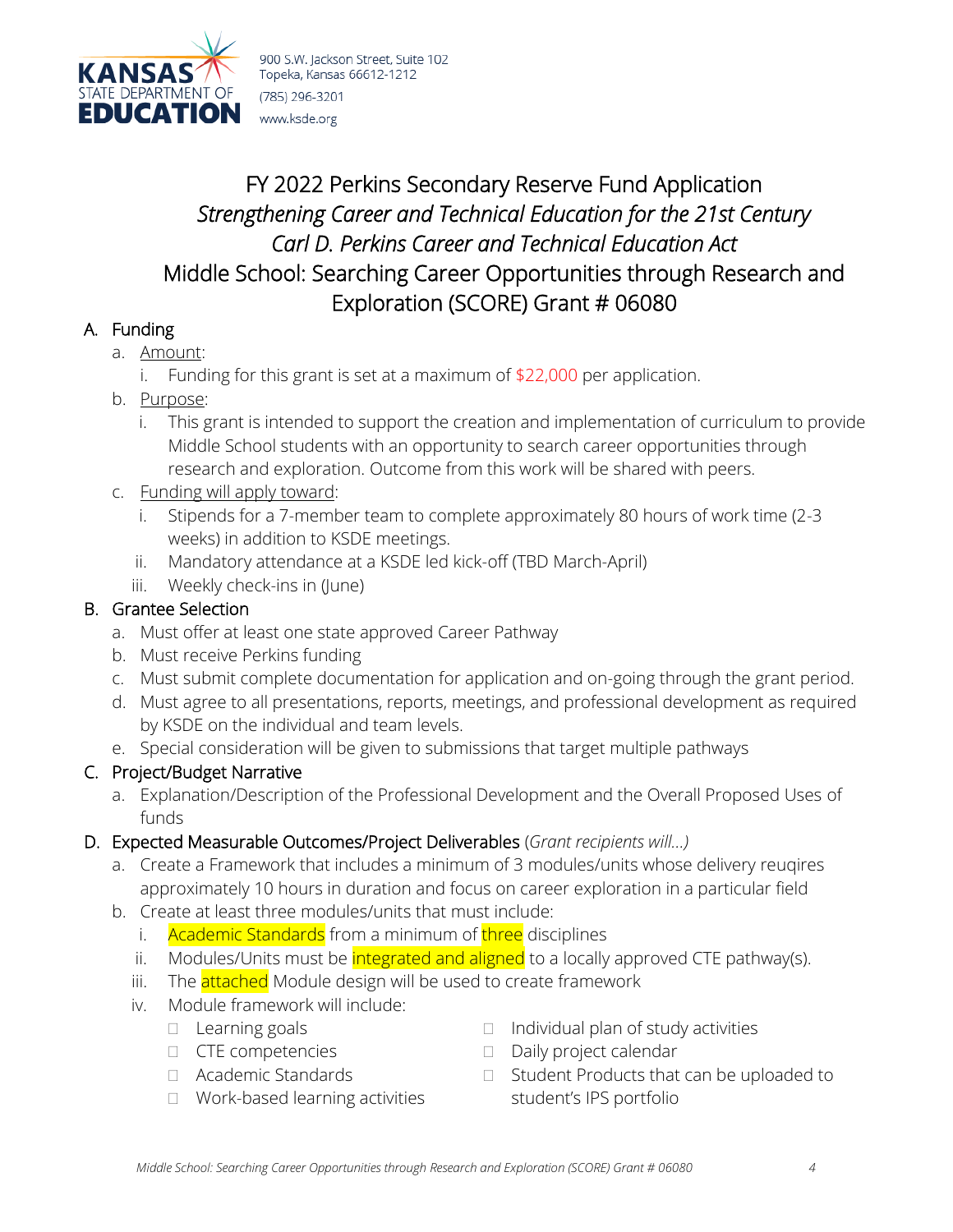

# FY 2022 Perkins Secondary Reserve Fund Application

*Strengthening Career and Technical Education for the 21st Century Carl D. Perkins Career and Technical Education Act*

### Middle School: Searching Career Opportunities through Research and Exploration (SCORE) Grant # 06080

- c. Provide information related to the creation and implementation of the Middle School Curriculum.
	- i. Submit a report at the end of the project that addresses anticipated and actual data implementation impact (including, but not limited to) student enrollment for each pathway
- d. Attendance at KSDE focus group, 2 times a year (December, June).
- e. Contribute to a presentation at one of the following: KSDE CTE Summer Conference, State Board of Education meeting or other as approved.
- E. Partnerships and Collaboration

Completed modules will be shared and used as a state-wide model.

F. Contractual Provisions Attachment and Local Assurances/Contractual Agreements Submit completed copies of these documents (electronic only) — typed names & dates on the electronic copies with original signatures on the hard copy (held locally if not scanned and submitted electronically) to be submitted no later than March 31, 2022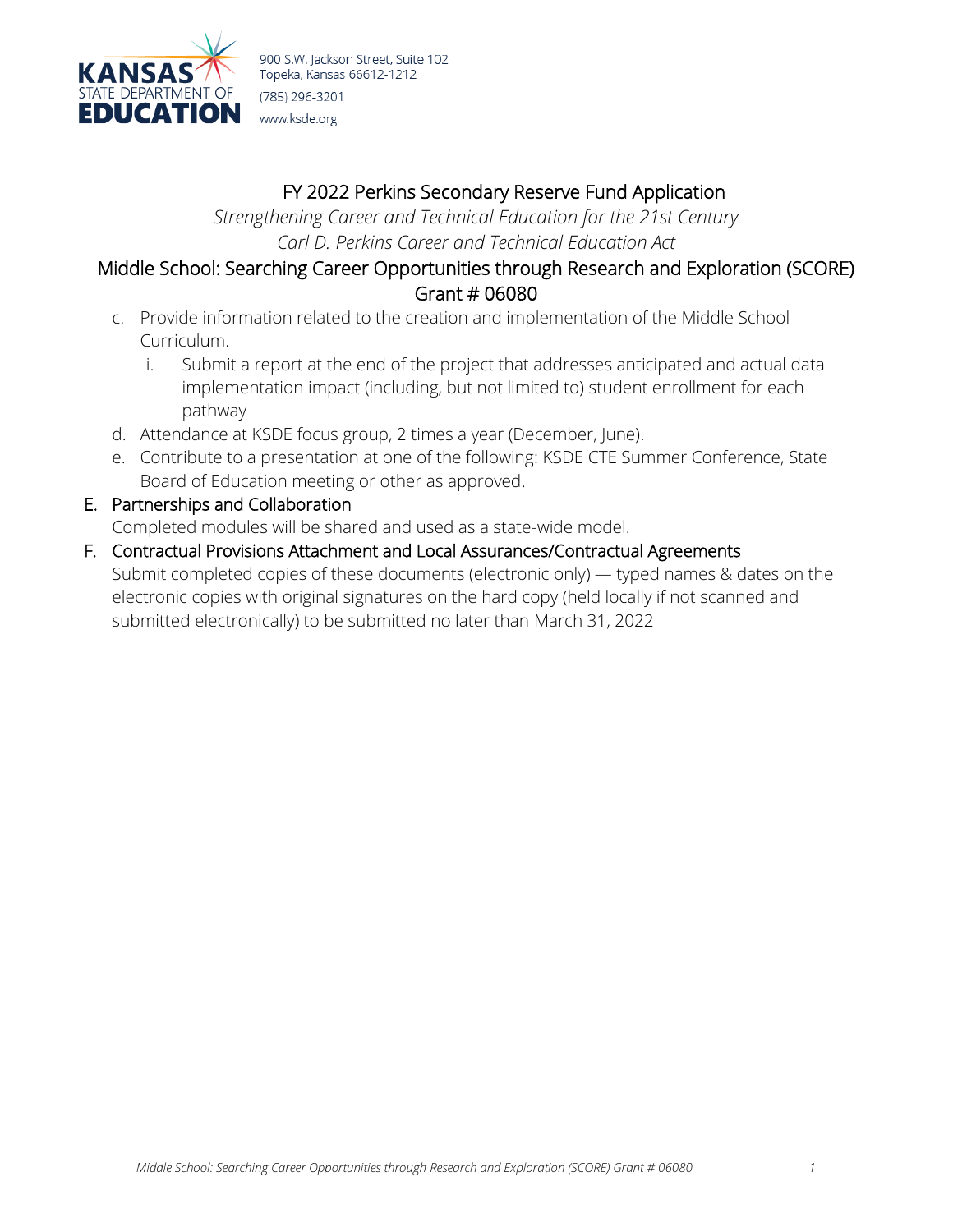

FY 2022 Perkins Secondary Reserve Fund Application

*Strengthening Career and Technical Education for the 21st Century Carl D. Perkins Career and Technical Education Act*

Middle School: Searching Career Opportunities through Research and Exploration (SCORE) Grant # 06080

District Name: \_\_\_\_\_\_\_\_\_\_\_\_\_\_\_\_\_\_\_\_\_\_\_\_\_\_\_\_\_\_\_\_\_\_\_\_\_\_\_\_\_\_\_\_\_\_\_\_\_\_\_\_\_\_\_\_\_\_\_\_\_\_\_\_\_\_\_\_\_\_\_\_\_\_\_\_\_\_\_\_\_\_\_\_\_\_Grant Year: FY 2022

*Consortium Name (if district is in a consortium)*

# FINAL Reserve Fund Project Activities

|      | Description of the Activity (Complete this section to include with the application)                             | Funding: \$                                            |  |
|------|-----------------------------------------------------------------------------------------------------------------|--------------------------------------------------------|--|
|      |                                                                                                                 |                                                        |  |
|      |                                                                                                                 |                                                        |  |
|      |                                                                                                                 |                                                        |  |
|      |                                                                                                                 |                                                        |  |
|      | Responsible Person: [Enter Name Here]                                                                           | Start Date: May 2, 2022 Completion Date: June 30, 2022 |  |
| #1   | Expected Result/Evaluation of the Activity (Complete this section to include with the application)              |                                                        |  |
| Line |                                                                                                                 |                                                        |  |
|      |                                                                                                                 |                                                        |  |
|      | 06/30/22 Final Report/Activity: (Complete this section after the grant is finished)<br>[Enter Description Here] |                                                        |  |
|      |                                                                                                                 |                                                        |  |
|      |                                                                                                                 |                                                        |  |
|      |                                                                                                                 |                                                        |  |
|      |                                                                                                                 |                                                        |  |
|      |                                                                                                                 |                                                        |  |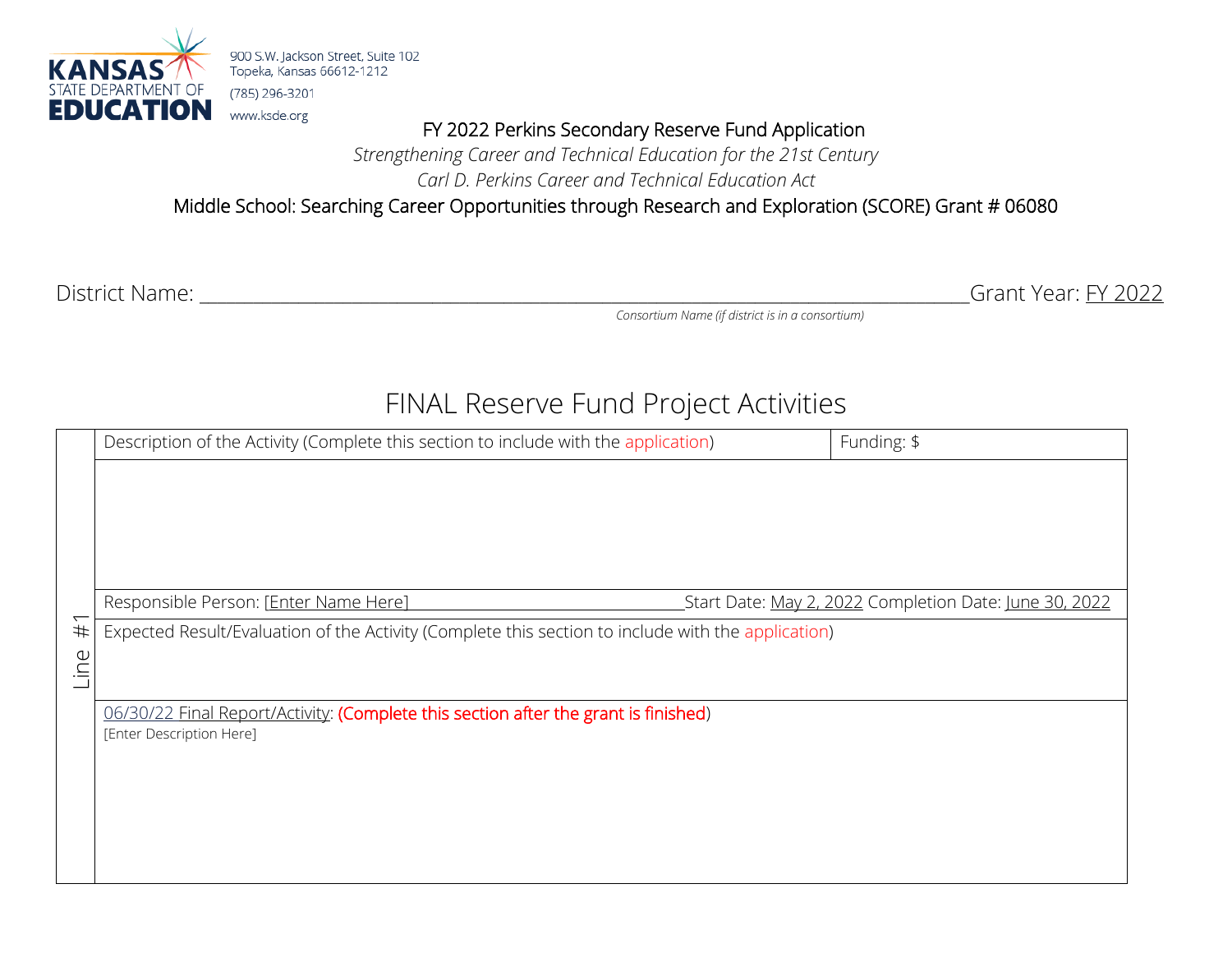

# FY 2022 Perkins Secondary Reserve Fund Application

*Strengthening Career and Technical Education for the 21st Century Carl D. Perkins Career and Technical Education Act*

## Middle School: Searching Career Opportunities through Research and Exploration (SCORE) Grant # 06080

# Reserve Fund Budget Sheet Middle School SCORE Grant # 06080 (Complete and return with APPLICATION)

| 1.<br>Professional Development<br>$\updownarrow$<br>\$<br>\$<br>\$<br>\$<br>\$<br>\$<br>$\frac{1}{2}$<br>\$<br>\$<br>Total for Professional Development<br>Equipment/Supplies-list individually (attach a list, if<br>$\updownarrow$<br>¢<br>$\overline{Z}$ .<br>necessary)<br>$\updownarrow$<br>$\updownarrow$<br>\$<br>\$<br>\$<br>\$<br>$\stackrel{+}{\rightarrow}$<br>\$<br><b>Total for Equipment</b><br>3.<br>Travel<br>\$<br>$\updownarrow$<br>\$<br>$\updownarrow$<br>\$<br>\$<br><b>Total for Travel</b><br>Other Allowable Expenditures-list separately<br>\$<br>4.<br>$\updownarrow$<br>\$<br>$\updownarrow$<br>\$<br>Total for Other Allowable Expenditures<br>$\updownarrow$<br><b>TOTAL FOR PROJECT</b> | <b>Budgeted Items</b> | Number<br>of Items | Item<br>Amount | Total<br>Amount |
|-----------------------------------------------------------------------------------------------------------------------------------------------------------------------------------------------------------------------------------------------------------------------------------------------------------------------------------------------------------------------------------------------------------------------------------------------------------------------------------------------------------------------------------------------------------------------------------------------------------------------------------------------------------------------------------------------------------------------|-----------------------|--------------------|----------------|-----------------|
|                                                                                                                                                                                                                                                                                                                                                                                                                                                                                                                                                                                                                                                                                                                       |                       |                    |                |                 |
|                                                                                                                                                                                                                                                                                                                                                                                                                                                                                                                                                                                                                                                                                                                       |                       |                    |                |                 |
|                                                                                                                                                                                                                                                                                                                                                                                                                                                                                                                                                                                                                                                                                                                       |                       |                    |                |                 |
|                                                                                                                                                                                                                                                                                                                                                                                                                                                                                                                                                                                                                                                                                                                       |                       |                    |                |                 |
|                                                                                                                                                                                                                                                                                                                                                                                                                                                                                                                                                                                                                                                                                                                       |                       |                    |                |                 |
|                                                                                                                                                                                                                                                                                                                                                                                                                                                                                                                                                                                                                                                                                                                       |                       |                    |                |                 |
|                                                                                                                                                                                                                                                                                                                                                                                                                                                                                                                                                                                                                                                                                                                       |                       |                    |                |                 |
|                                                                                                                                                                                                                                                                                                                                                                                                                                                                                                                                                                                                                                                                                                                       |                       |                    |                |                 |
|                                                                                                                                                                                                                                                                                                                                                                                                                                                                                                                                                                                                                                                                                                                       |                       |                    |                |                 |
|                                                                                                                                                                                                                                                                                                                                                                                                                                                                                                                                                                                                                                                                                                                       |                       |                    |                |                 |
|                                                                                                                                                                                                                                                                                                                                                                                                                                                                                                                                                                                                                                                                                                                       |                       |                    |                |                 |
|                                                                                                                                                                                                                                                                                                                                                                                                                                                                                                                                                                                                                                                                                                                       |                       |                    |                |                 |
|                                                                                                                                                                                                                                                                                                                                                                                                                                                                                                                                                                                                                                                                                                                       |                       |                    |                |                 |
|                                                                                                                                                                                                                                                                                                                                                                                                                                                                                                                                                                                                                                                                                                                       |                       |                    |                |                 |
|                                                                                                                                                                                                                                                                                                                                                                                                                                                                                                                                                                                                                                                                                                                       |                       |                    |                |                 |
|                                                                                                                                                                                                                                                                                                                                                                                                                                                                                                                                                                                                                                                                                                                       |                       |                    |                |                 |
|                                                                                                                                                                                                                                                                                                                                                                                                                                                                                                                                                                                                                                                                                                                       |                       |                    |                |                 |
|                                                                                                                                                                                                                                                                                                                                                                                                                                                                                                                                                                                                                                                                                                                       |                       |                    |                |                 |
|                                                                                                                                                                                                                                                                                                                                                                                                                                                                                                                                                                                                                                                                                                                       |                       |                    |                |                 |
|                                                                                                                                                                                                                                                                                                                                                                                                                                                                                                                                                                                                                                                                                                                       |                       |                    |                |                 |
|                                                                                                                                                                                                                                                                                                                                                                                                                                                                                                                                                                                                                                                                                                                       |                       |                    |                |                 |
|                                                                                                                                                                                                                                                                                                                                                                                                                                                                                                                                                                                                                                                                                                                       |                       |                    |                |                 |
|                                                                                                                                                                                                                                                                                                                                                                                                                                                                                                                                                                                                                                                                                                                       |                       |                    |                |                 |
|                                                                                                                                                                                                                                                                                                                                                                                                                                                                                                                                                                                                                                                                                                                       |                       |                    |                |                 |
|                                                                                                                                                                                                                                                                                                                                                                                                                                                                                                                                                                                                                                                                                                                       |                       |                    |                |                 |
|                                                                                                                                                                                                                                                                                                                                                                                                                                                                                                                                                                                                                                                                                                                       |                       |                    |                |                 |
|                                                                                                                                                                                                                                                                                                                                                                                                                                                                                                                                                                                                                                                                                                                       |                       |                    |                |                 |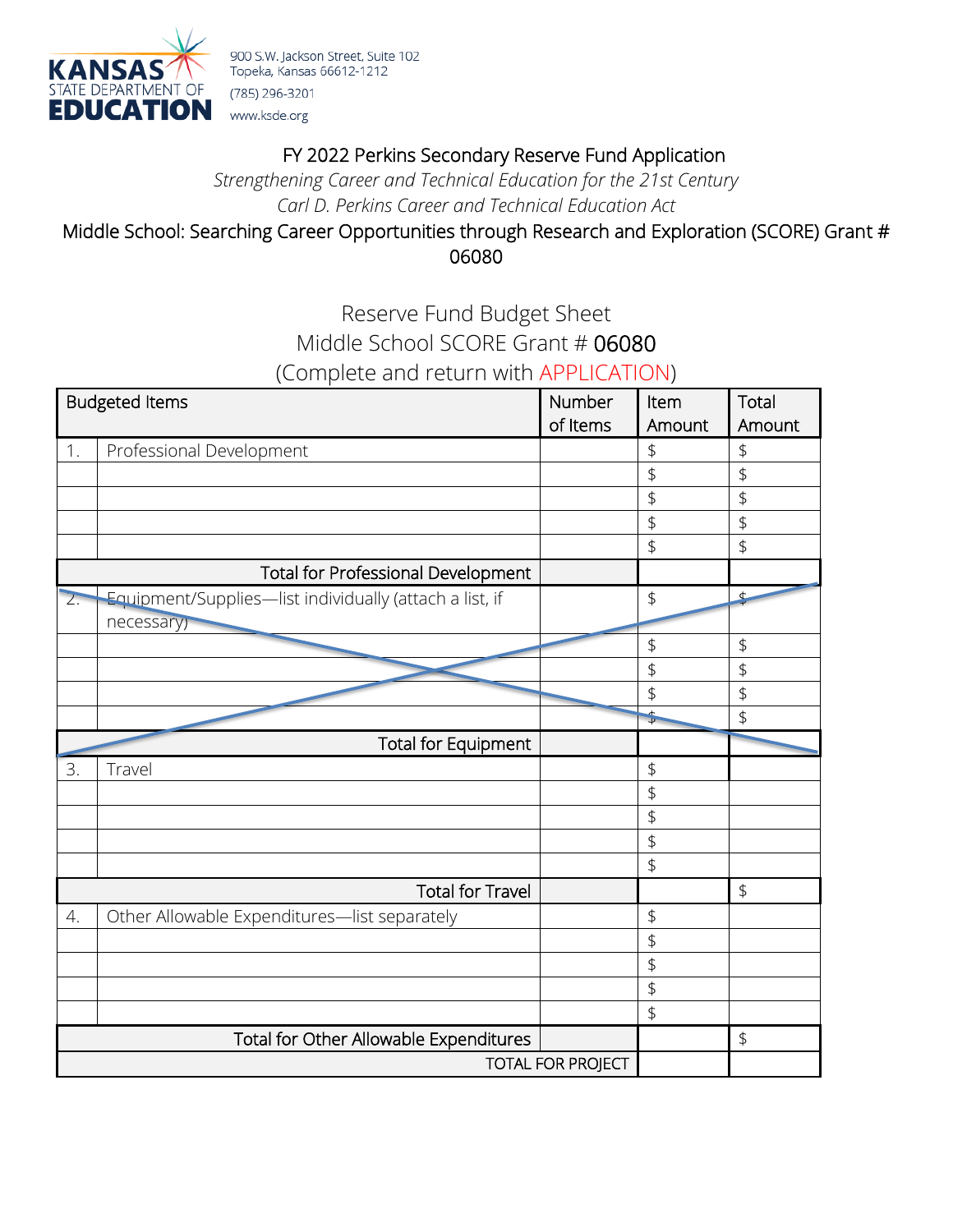

# Reserve Fund Budget Sheet Middle School SCORE Grant # 06080 (Complete and return with APPLICATION)

Project/Budget Narrative:

Funding will go to cover costs associated with the program, individual professional development, and any additional allowable expenses.

*Type your Narrative here.*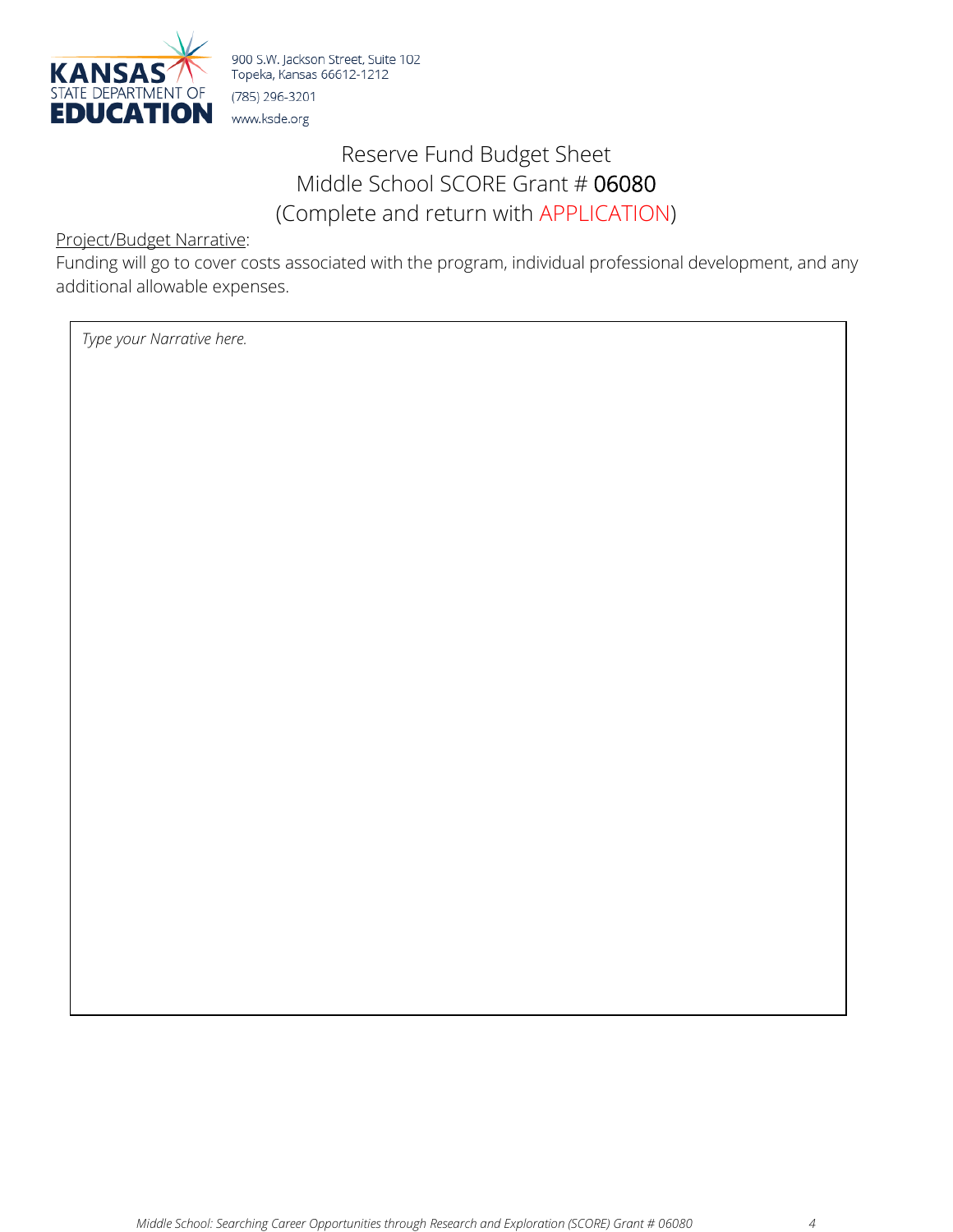

### CONTRACTUAL PROVISIONS

Important: This form contains mandatory contract provisions and must be attached to or incorporated in all copies of any contractual agreement. If it is attached to the vendor/contractor's standard contract form, then that form must be altered to contain the following provision: "The Provisions found in Contractual Provisions Attachment (Form DA-146a, Rev. 07-19), which is attached hereto, are hereby incorporated in this contract and made a part thereof." The parties agree that the following provisions are hereby incorporated into the contract to which it is attached and made a part thereof, said contract being the subgraph of the subgraph and a part thereof, said contract being the subgraph of the subgraph of the subgraph of the subgraph of the subgraph of the subgraph of the subgraph of

- 1. Terms Herein Controlling Provisions: It is expressly agreed that the terms of each and every provision in this attachment shall prevail and control over the terms of any other conflicting provision in any other document relating to and a part of the contract in which this attachment is incorporated. Any terms that conflict or could be interpreted to conflict with this attachment are nullified.
- 2. Kansas Law and Venue: This contract shall be subject to, governed by, and construed according to the laws of the State of Kansas, and jurisdiction and venue of any suit in connection with this contract shall reside only in courts located in the State of Kansas.
- 3. Termination Due to Lack of Funding Appropriation:
	- a. If, in the judgment of the Director of Accounts and Reports, Department of Administration, sufficient funds are not appropriated to continue the function performed in this agreement and for the payment of the charges hereunder, State may terminate this agreement at the end of its current fiscal year.
	- b. State agrees to give written notice of termination to contractor at least 30 days prior to the end of its current fiscal year, and shall give such notice for a greater period prior to the end of such fiscal year as may be provided in this contract, except that such notice shall not be required prior to 90 days before the end of such fiscal year.
	- c. Contractor shall have the right, at the end of such fiscal year, to take possession of any equipment provided State under the contract. State will pay to the contractor all regular contractual payments incurred through the end of such fiscal year, plus contractual charges incidental to the return of any such equipment. Upon termination of the agreement by State, title to any such equipment shall revert to contractor at the end of the State's current fiscal year.
	- d. The termination of the contract pursuant to this paragraph shall not cause any penalty to be charged to the agency or the contractor.
- 4. Disclaimer of Liability: No provision of this contract will be given effect that attempts to require the State of Kansas or its agencies to defend, hold harmless, or indemnify any contractor or third party for any acts or omissions. The liability of the State of Kansas is defined under the Kansas Tort Claims Act (K.S.A. 75-6101 et seq.).
- 5. Anti-Discrimination Clause: The contractor agrees:
	- a. to comply with the Kansas Act Against Discrimination (K.S.A. 44-1001 et seq.) and the Kansas Age Discrimination in Employment Act (K.S.A. 44-1111 et seq.) and the applicable provisions of the Americans With Disabilities Act (42 U.S.C. 12101 et seq.) (ADA) and to not discriminate against any person because of race, religion, color, sex, disability, national origin or ancestry, or age in the admission or access to, or treatment or employment in, its programs or activities; to include in all solicitations or advertisements for employees, the phrase "equal opportunity employer"; to comply with the reporting requirements set out at K.S.A. 44-1031 and K.S.A. 44-1116;
	- b. to include those provisions in every subcontract or purchase order so that they are binding upon such subcontractor or vendor; that a failure to comply with the reporting requirements of (c) above or if the contractor is found guilty of any violation of such acts by the Kansas Human Rights Commission, such violation shall constitute a breach of contract and the contract may be cancelled, terminated or suspended, in whole or in part, by the contracting state agency or the Kansas Department of Administration;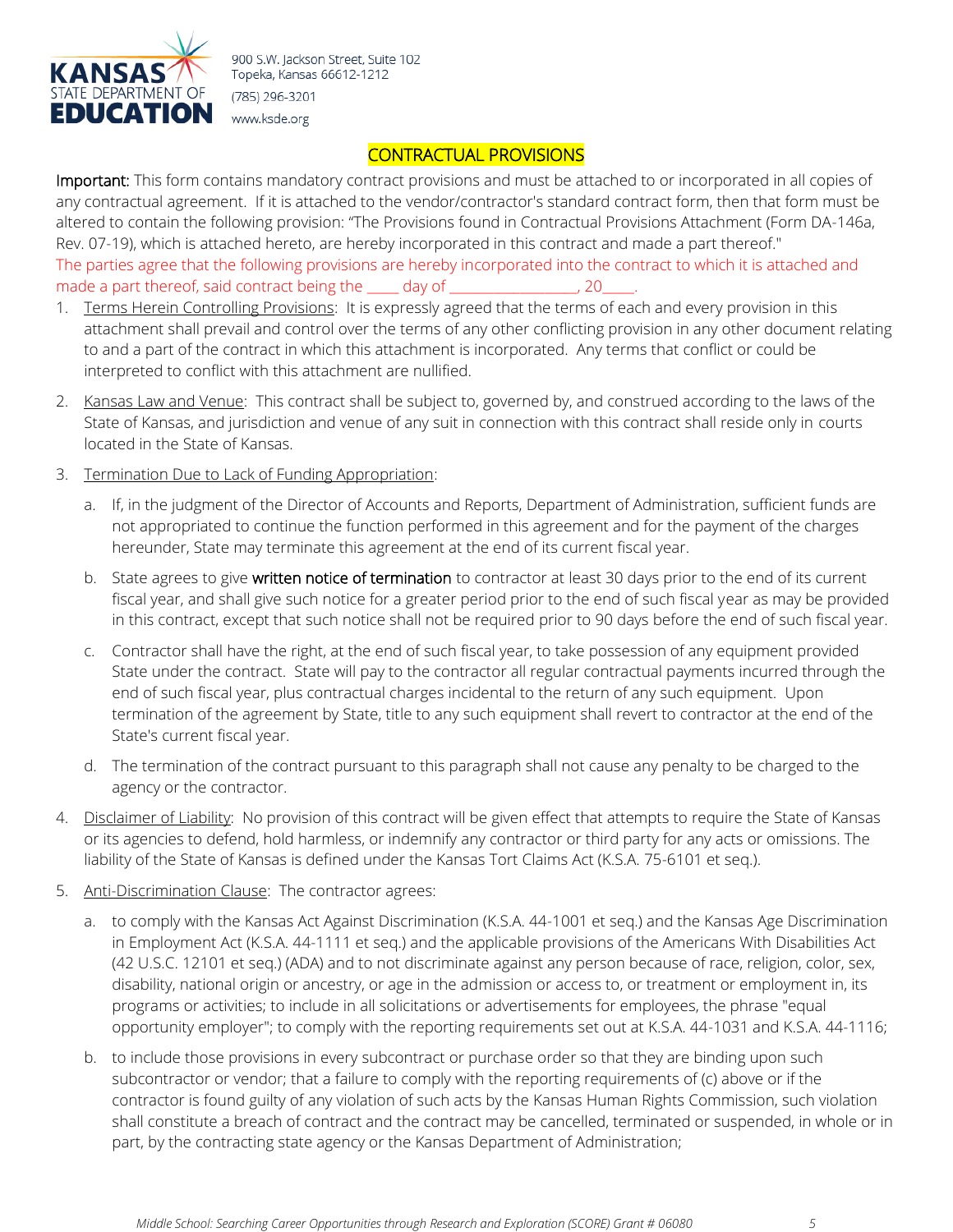

#### CONTRACTUAL PROVISIONS CONTINUED

- c. Contractor agrees to comply with all applicable state and federal anti-discrimination laws and regulations;
- d. Contractor agrees all hiring must be on the basis of individual merit and qualifications, and discrimination or harassment of persons for the reasons stated above is prohibited; and
- e. if is determined that the contractor has violated the provisions of any portion of this paragraph, such violation shall constitute a breach of contract and the contract may be canceled, terminated, or suspended, in whole or in part, by the contracting state agency or the Kansas Department of Administration.
- 6. Acceptance of Contract: This contract shall not be considered accepted, approved or otherwise effective until the statutorily required approvals and certifications have been given.
- 7. Arbitration, Damages, Warranties: Notwithstanding any language to the contrary, no interpretation of this contract shall find that the State or its agencies have agreed to binding arbitration, or the payment of damages or penalties. Further, the State of Kansas and its agencies do not agree to pay attorney fees, costs, or late payment charges beyond those available under the Kansas Prompt Payment Act (K.S.A. 75-6403), and no provision will be given effect that attempts to exclude, modify, disclaim or otherwise attempt to limit any damages available to the State of Kansas or its agencies at law, including but not limited to, the implied warranties of merchantability and fitness for a particular purpose.
- 8. Representative's Authority to Contract: By signing this contract, the representative of the contractor thereby represents that such person is duly authorized by the contractor to execute this contract on behalf of the contractor and that the contractor agrees to be bound by the provisions thereof.
- 9. Responsibility for Taxes: The State of Kansas and its agencies shall not be responsible for, nor indemnify a contractor for, any federal, state or local taxes which may be imposed or levied upon the subject matter of this contract.
- 10. Insurance: The State of Kansas and its agencies shall not be required to purchase any insurance against loss or damage to property or any other subject matter relating to this contract, nor shall this contract require them to establish a "self-insurance" fund to protect against such loss or damage. Subject to the provisions of the Kansas Tort Claims Act (K.S.A. 75-6101, et seq.), the contractor shall bear the risk of any loss or damage to any property in which the contractor holds title.
- 11. Information: No provision of this contract shall be construed as limiting the Legislative Division of Post Audit from having access to information pursuant to K.S.A. 46-1101, et seq.
- 12. The Eleventh Amendment: "The Eleventh Amendment is an inherent and incumbent protection with the State of Kansas and need not be reserved, but prudence requires the State to reiterate that nothing related to this contract shall be deemed a waiver of the Eleventh Amendment."
- 13. Campaign Contributions / Lobbying: Funds provided through a grant award or contract shall not be given or received in exchange for the making of a campaign contribution. No part of the funds provided through this contract shall be used to influence or attempt to influence an officer or employee of any State of Kansas agency or a member of the Legislature regarding any pending legislation or the awarding, extension, continuation, renewal, amendment or modification of any government contract, grant, loan, or cooperative agreement.

*State of Kansas, Department of Administration DA-146a (Rev. 07-19)*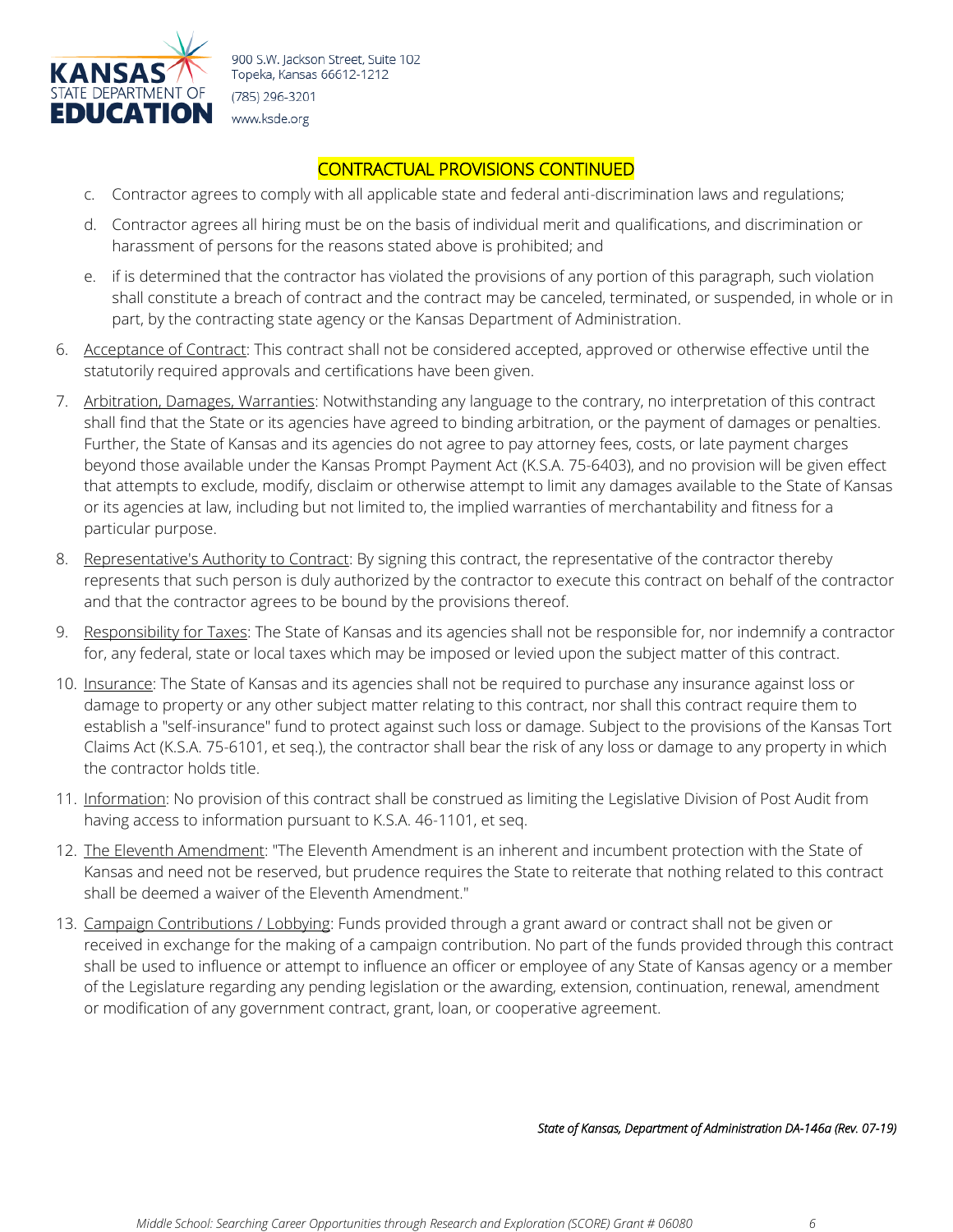

#### Local Assurances

We, as an eligible recipient for funds under the Carl D. Perkins Career and Technical Education, Strengthening Career and Technical Education for the 21st Century Act hereby agree to the following assurances and contractual agreements:

- To administer each program, service, or activity covered in this application in accordance with all applicable statutes and regulations governing Carl D. Perkins Career and Technical Education Act of 2006, and
- To be in compliance with Executive Order 11246; Title VI of the Civil Rights Act of 1964, as amended; Title IX Regulations; Section 504 of the rehabilitation Act of 1973, as amended; Individuals with Disabilities Education Act and any other federal or state laws, regulations and policies which apply to the operation of the programs. The institution does not discriminate on the basis of sex, race, color, national origin or handicap in the educational programs, services or activities being provided.
- To perform grant fund accounting, auditing monitoring procedures as may be necessary to maintain records as CTE determines to ensure fiscal control, proper management and proper expenditure of grant funds. The award recipient shall maintain books, records, documents and other evidence to summarize costs in such a manner so as to identify the costs directly with the delivery of services outlined in the approved grant application. This means that at a minimum the award recipient shall keep records which segregate the grant funds from all other funds received by the award recipient, to keep its accounting for this grant project separate from the accounting of other funds and to spend and report in accordance with the approved grant project budget by program and budget line items. It is understood that this includes invoices and other financial documentation for all paid expenses; the portion of the grant project supplied by other sources of revenue; contracts for services; and other records which facilitate effective grant compliance.
- To assure all records shall be subject at all reasonable times to inspection, review, or audit by State personnel and other personnel duly authorized by KSDE. The award recipient assures that all financial records, supporting documentation, statistical records and all other records pertinent to the grant award shall be retained by the award recipient for at least five years following the end of the grant project period.
- The award recipient assures that grant funds will not be used to supplant state or local funds.
- If the activities described in the grant application have not commenced within 60 days after acceptance of the grant award, the award recipient shall report in writing the steps taken to initiate the grant project, the reasons for delay and the expected starting date. If the activities have not commenced within 30 days of receipt of the above letter, the award recipient shall submit to CTE a further statement in writing regarding the delay. Upon receipt of the second letter, KSDE may terminate the grant, and the award recipient shall return to KSDE all unused grant funds with a complete accounting of all expenditures.
- KSDE reserves the right to terminate any grant award and cease payment to the award recipient for failure to comply with applicable laws, regulations, and/or terms of the grant assurances. Further, KSDE may seek reimbursement of any or all grant funds and may reclaim durable goods purchased with these grant funds if the award recipient fails to perform in accordance with the terms of the grant assurances and reporting requirements.
- The award recipient shall return to KSDE any grant funds not expended or encumbered by the date listed in the grant application, within 15 days after the end of the grant project period.

#### **County**

*USD and Name of District Name of Consortium (if district is a Consortium Member) Date*

assures the Kansas State Department of Education of its intent to comply with the assurances and contractual agreements as outlined in this document. Further, we are willing to explain, in writing, how we intend to comply with each of these assurances and agreements.

**County** 

*Signature of Authorized Administrator Title Date*

*Printed Name of Authorized Administrator* Address *(Street, City, State, Zip Code)* 

 $\mathscr{S}$  , and the contribution of the contribution of the contribution of the contribution of the contribution of the contribution of the contribution of the contribution of the contribution of the contribution of the co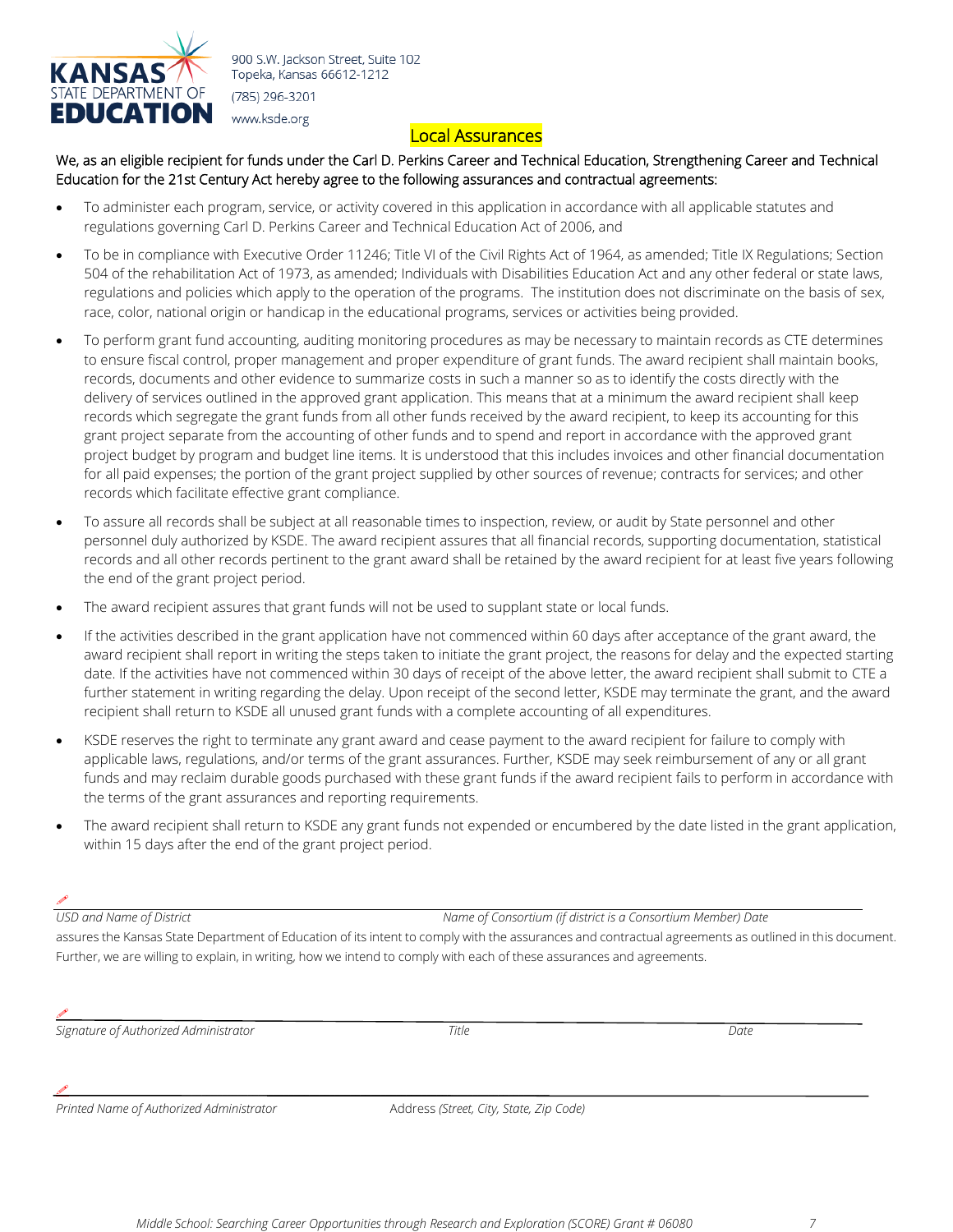

# Final Reserve Fund Budget Sheet Middle School SCORE Grant # 06080 (Complete and return with FINAL REPORT)

|                                        | <b>Budgeted Items</b>                        | Number   | Item           | Total          |
|----------------------------------------|----------------------------------------------|----------|----------------|----------------|
|                                        |                                              | of Items | Amount         | Amount         |
| 1                                      | Professional Development                     |          | \$             | \$             |
|                                        |                                              |          | $\updownarrow$ | \$             |
|                                        |                                              |          | $\updownarrow$ | \$             |
|                                        |                                              |          | $\updownarrow$ | \$             |
|                                        |                                              |          | \$             | \$             |
|                                        | <b>Total for Professional Development</b>    |          |                | $\overline{P}$ |
| 2.                                     | Equipment/Supplies-list separately           |          | ¢              | $\updownarrow$ |
|                                        |                                              |          | \$             | \$             |
|                                        |                                              |          | \$             | \$             |
|                                        |                                              |          | \$             | $\updownarrow$ |
|                                        |                                              |          | $\frac{4}{4}$  | \$             |
|                                        | <b>Total for Equipment</b>                   |          |                | $\downarrow$   |
| 3.                                     | Travel                                       |          | \$             |                |
|                                        |                                              |          | \$             |                |
|                                        |                                              |          | \$             |                |
|                                        |                                              |          | $\updownarrow$ |                |
|                                        |                                              |          | \$             |                |
|                                        | <b>Total for Travel</b>                      |          |                | $\updownarrow$ |
| 4.                                     | Other Allowable Expenditures-list separately |          | $\updownarrow$ |                |
|                                        |                                              |          | \$             |                |
|                                        |                                              |          | \$             |                |
|                                        |                                              |          | \$             |                |
|                                        |                                              |          | $\frac{1}{2}$  |                |
| Total for Other Allowable Expenditures |                                              |          | $\updownarrow$ |                |
| <b>TOTAL FOR PROJECT</b>               |                                              |          | \$             |                |